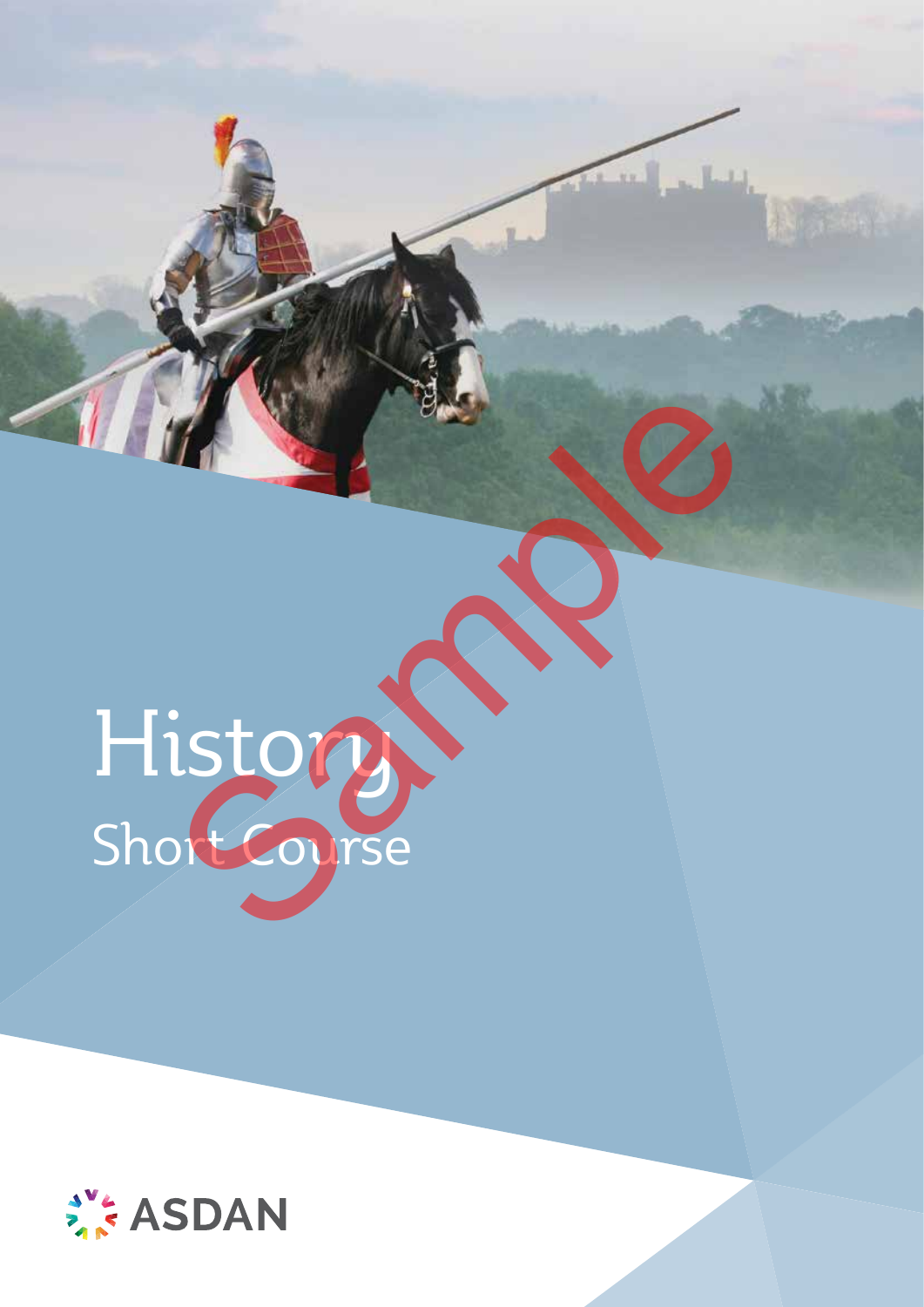| Student name:                                                 |                                                                                                                                             |
|---------------------------------------------------------------|---------------------------------------------------------------------------------------------------------------------------------------------|
| Centre name:                                                  |                                                                                                                                             |
| <b>ASDAN</b> tutor:                                           |                                                                                                                                             |
| The<br><b>Historical Association</b><br>The voice for history | Developed in association with the Historical Association,<br>with grateful thanks to them for authoring and providing<br>content expertise. |

#### DISCLAIMER:

Personal information, photographs and videos of students and staff are classed as personal data under the terms of the Data Protection Act 1998. The use of such information as portfolio evidence for ASDAN Programmes or Qualifications will require centres to obtain consent from students, parents and carers. ASDAN does not pass on, or use in any way, materials provided by centres, unless given permission to do so for publicity or training purposes

©ASDAN 2015, April 2022 All Rights Reserved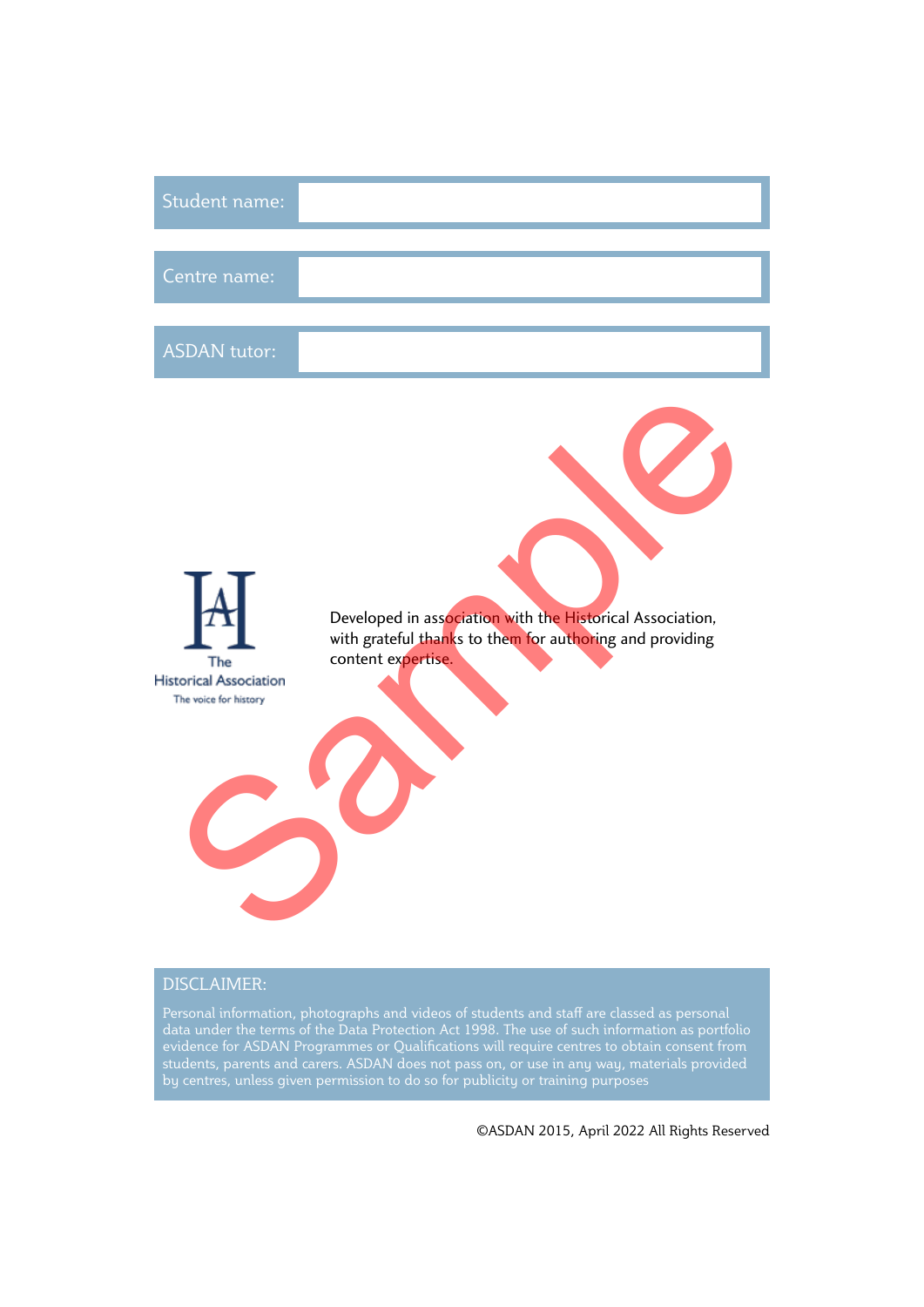

### **Contents**

| Introduction                                  | $\overline{2}$             |
|-----------------------------------------------|----------------------------|
| Achieving Your Short Course                   | $3-4$                      |
| Record of Progress                            | 5                          |
| Recording Your Skills                         |                            |
| <b>Module 1 Local History</b>                 |                            |
| <b>Section A Challenges</b>                   | $8 - 10$                   |
| <b>Section B Challenges</b>                   | $11 - 12$                  |
| Module 2 British History - Our Island Stories | 13                         |
| Section A Challenges                          | $14 - 16$                  |
| <b>Section B Challenges</b>                   | $17 - 18$                  |
| Module 3 Britain, the Empire and the World    | 19                         |
| <b>Section A Challenges</b>                   | $20 - 22$                  |
| <b>Section B Challenges</b>                   | $23 - 24$                  |
| <b>Module 4 History From Below</b>            | 25                         |
| Section A Challenges                          | 26-28                      |
| <b>Section B Challenges</b>                   | 29-30                      |
| <b>Module 5 European History</b>              | 31                         |
| <b>Section A Challenges</b>                   | 32-34                      |
| Section B Challenges                          | 35-36                      |
| Module 6 History in the World                 | 37                         |
| <b>Section A Challenges</b>                   | 38-40                      |
| Section B Challenges                          | 41-42                      |
| <b>Recording Documents</b>                    | 43-50                      |
| Adding Value                                  | 51                         |
| Space for Notes                               | 52                         |
| <b>Summary of Achievement</b>                 | <b>Yellow centre pages</b> |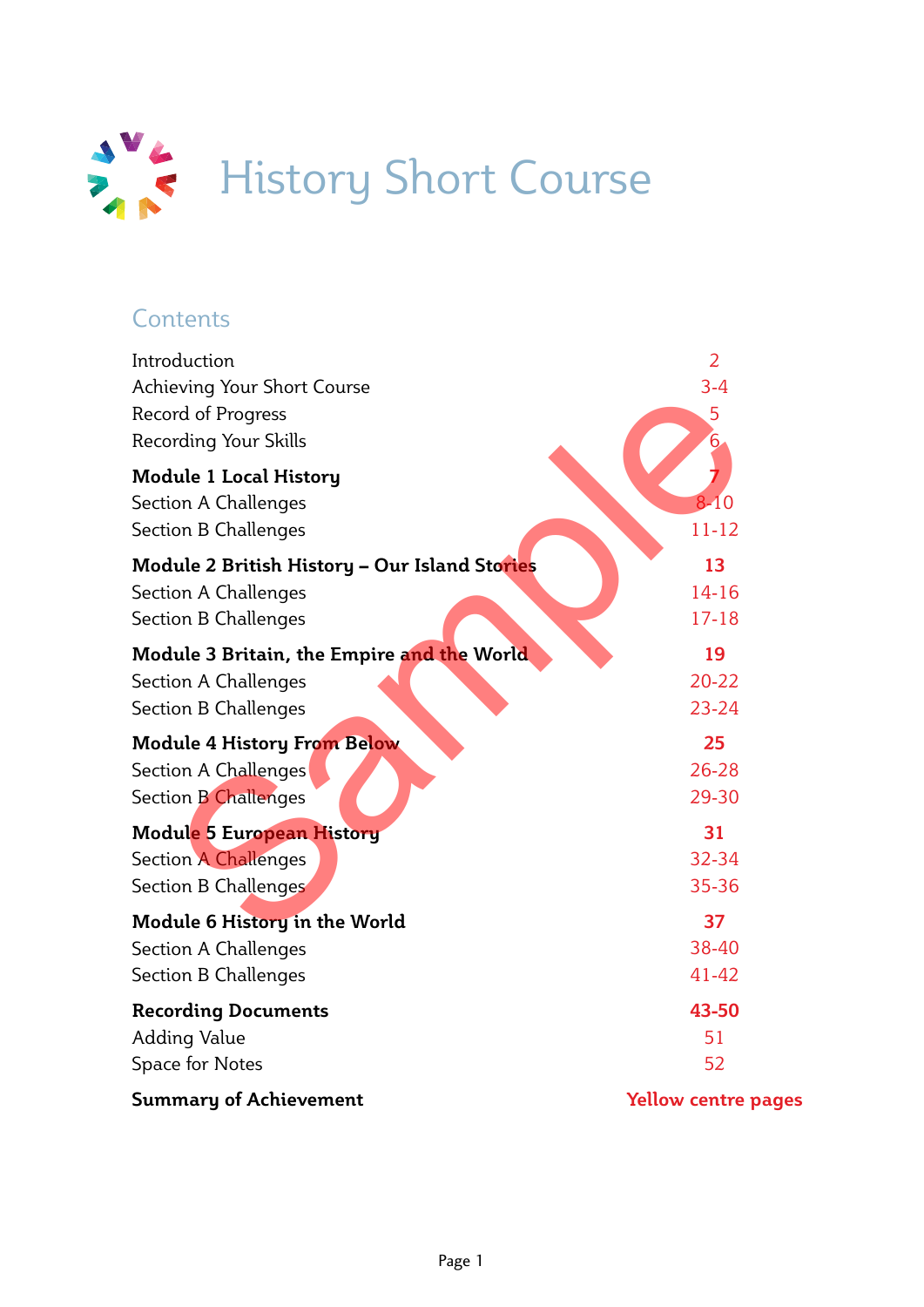

## Achieving your Short Course

| How long will the Short Course take?                         | <b>Hours</b> | Credits |
|--------------------------------------------------------------|--------------|---------|
| You have the option of accrediting up to 60 hours of History | 10           |         |
| activities.                                                  | 30           | 3       |
|                                                              | 60           |         |
| For every 10 hours, you are awarded one credit, for example: |              |         |

These credits can contribute towards other programmes and qualifications.

The **History Short Course** can lead to:

**ASDAN Personal Development Programmes** (Bronze, Silver, Gold or Universities)

#### **ASDAN Qualifications (Levels 1 and 2)**

AoPE (Award of Personal Effectiveness) Levels 1 and 2

CoPE (Certificate of Personal Effectiveness) Levels 1 and 2

and could eventually lead on to:

**ASDAN Qualifications (Level 3)** CoPE (Certificate of Personal Effectiveness) Level 3

#### **What will I need?**

- Your own copy of this Short Course book
- A portfolio (file or folder), into which you will put your evidence

#### **What must I do?**

**Read through** these introductory pages carefully.

**Look at the modules and challenges** and decide which challenges you wish to complete – your tutor will be able to help you decide.

**Create an evidence portfolio** to safely store all the material you'll need to have in place before your tutor can claim your Short Course certificate. The state of Personal<br>
Sample:<br>
Sample:<br>
Sample:<br>
Sample:<br>
Sample:<br>
Sample:<br>
Sample:<br>
Sample:<br>
Sample:<br>
Sample:<br>
Sample:<br>
Sample:<br>
Sample:<br>
Sample:<br>
Sample:<br>
Sample:<br>
Sample:<br>
Sample:<br>
Sample:<br>
Sample:<br>
Course certains<br>
Co

**Plan, organise and carry out** your chosen challenges, collecting evidence as you go and storing it safely in your evidence portfolio.

**Before asking your tutor to check your work** and claim your certificate make sure your portfolio contains the following:

#### 1. A student book

- 2. A completed Record of Progress (page 5)
- 3. Evidence for each challenge completed
- 4. The correct number of Short Course Skills Sheets (see pages 43-50)
- 5. A completed Summary of Achievement (yellow centre pages)
- 6. A completed Personal Statement (yellow centre pages)

#### **Information for tutors**

To download guidance documents, go to: **members.asdan.org.uk/my-courses/short-courses**

A Quick Guide to ASDAN Short Courses contains step-by-step guidance for delivering any Short Course, from registering with ASDAN to certification.

The History Short Course Tutor Notes provide challenge-by-challenge advice, lesson ideas and suggested resources.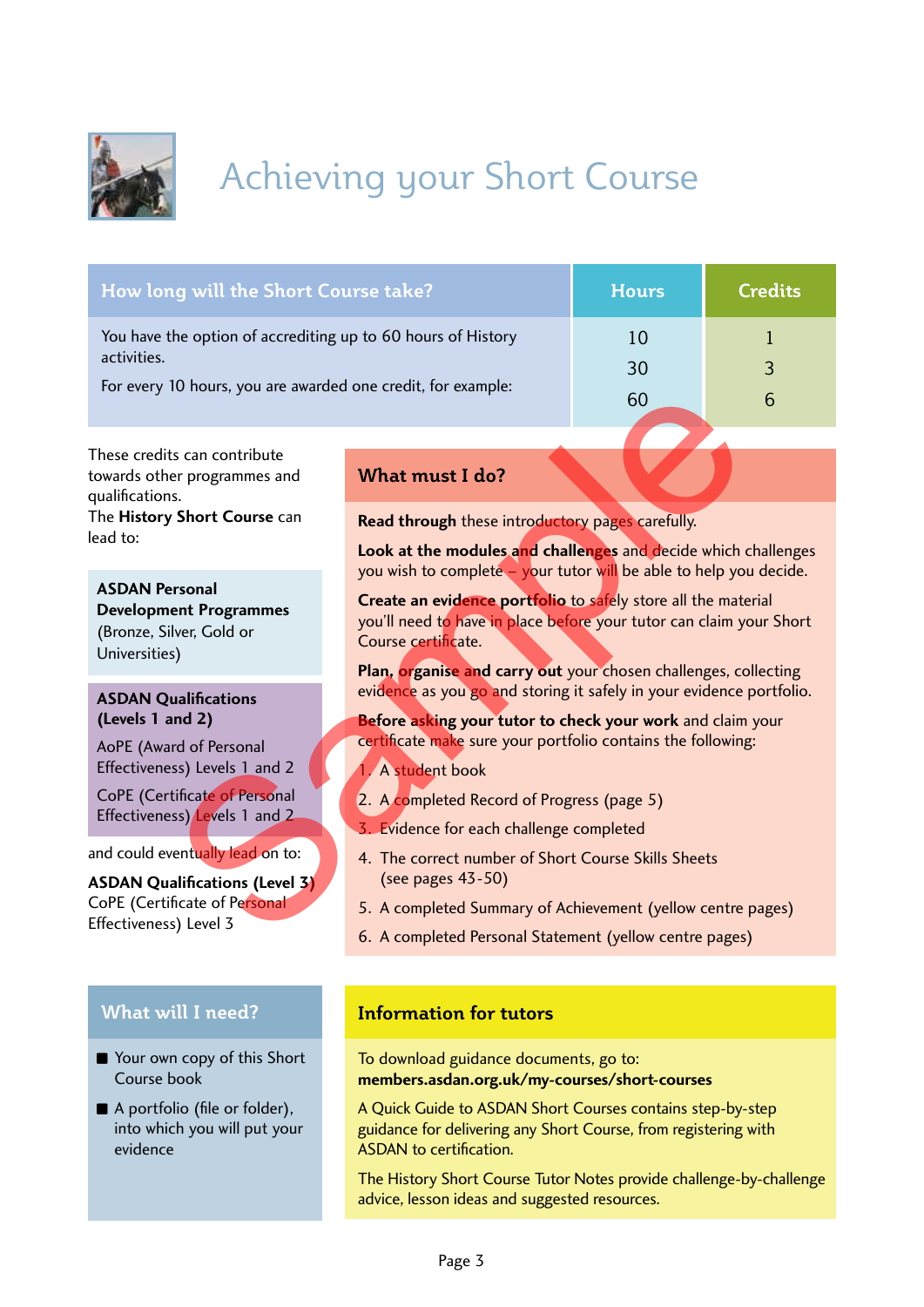

## Recording Your Skills

#### **Recording your skills**

Next to each challenge is a set of tick boxes where you can record the skills you have been developing during the activity.

These help you link your achievements to the national standards for these skills.

History activities provide an excellent opportunity to develop the skills of:

- Learning
- Teamwork
- Coping with Problems
- Use of IT
- Use of English
- Use of Maths

#### **The importance of Key/Core Skills**

These are an everyday part of adult and working life. You need to be able to make yourself understood when speaking and writing, planning your own learning, working with others, carrying out basic calculations and using information technology.

Every job needs some or all of these skills and they are just as useful in Further and Higher Education.

#### **Learning**

This skill is about how you manage your personal learning and development. It is about planning and working towards targets to improve your performance and reviewing your progress.

#### **Teamwork**

This skill is about how you work with others when planning and carrying out activities to get things done and achieving shared objectives. This will involve working with a group of people. Company of the same of the the same of the same of the same of the same of the same of the same of the same of the same of the same of the same of the same of the same of the same of the same of the same of the same of the

#### **Coping with Problems**

This skill is about recognising problems and doing something about them. It is about using different methods to find a solution and checking to see if they work.



#### **Use of IT**

This skill is about being able to make the best use of computers and other items such as printers, scanners and digital cameras. Being familiar with how to use this equipment is vitally important, not only in the workplace but also in the home.

#### **Use of English**

This skill is not only about how you talk to people but also about the ways you find out information and let other people know about your views and opinions. It also includes all aspects of writing and reading.

#### **Use of Maths**

This skill is about your ability to use numbers. If, for example, you've measured or calculated something you will have used numeracy skills. Being able to use numbers is a skill highly valued by employers; many of the challenges in this Short Course will give you opportunity to practise your numeracy skills.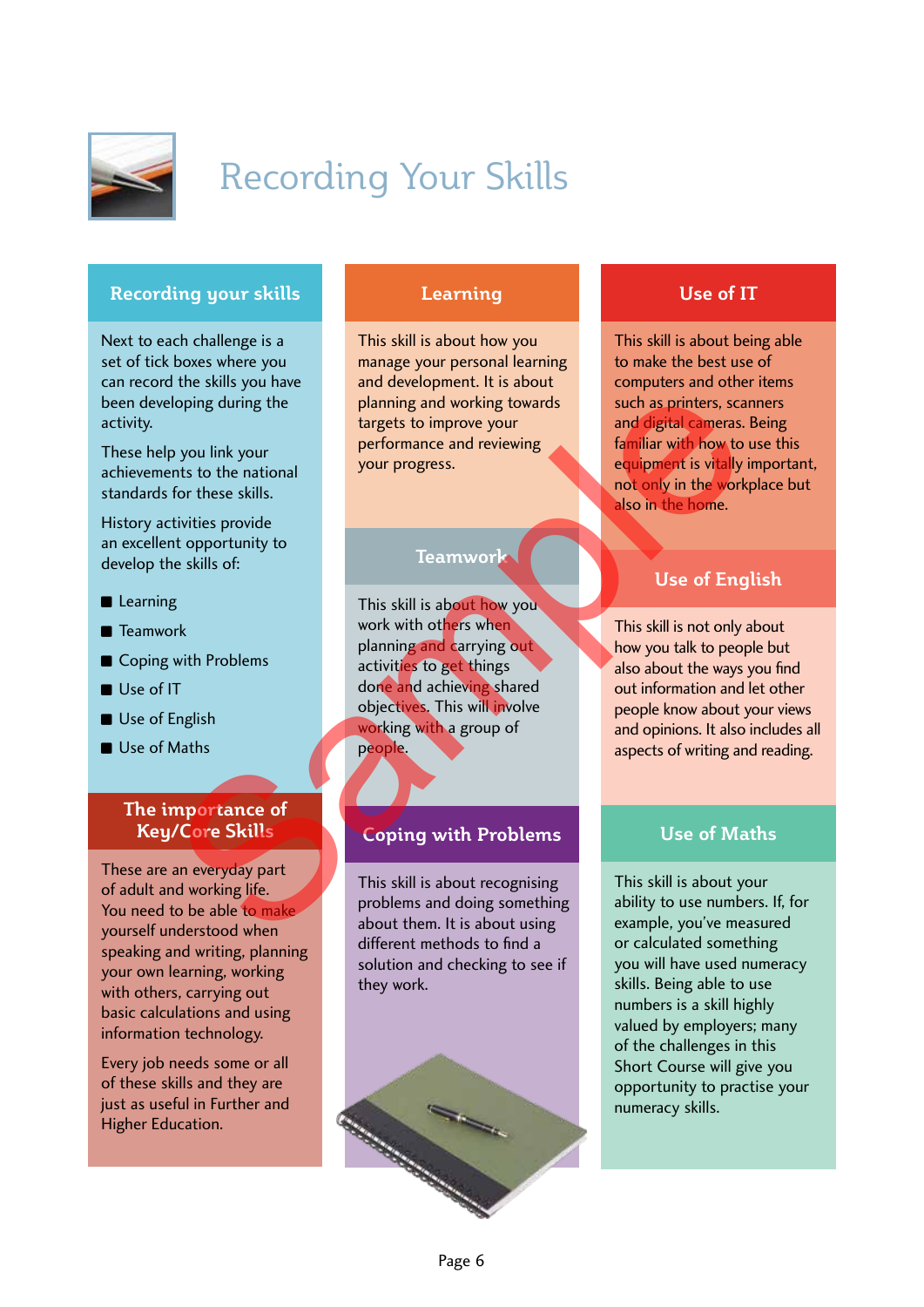# Module 1 Local History Baddle 1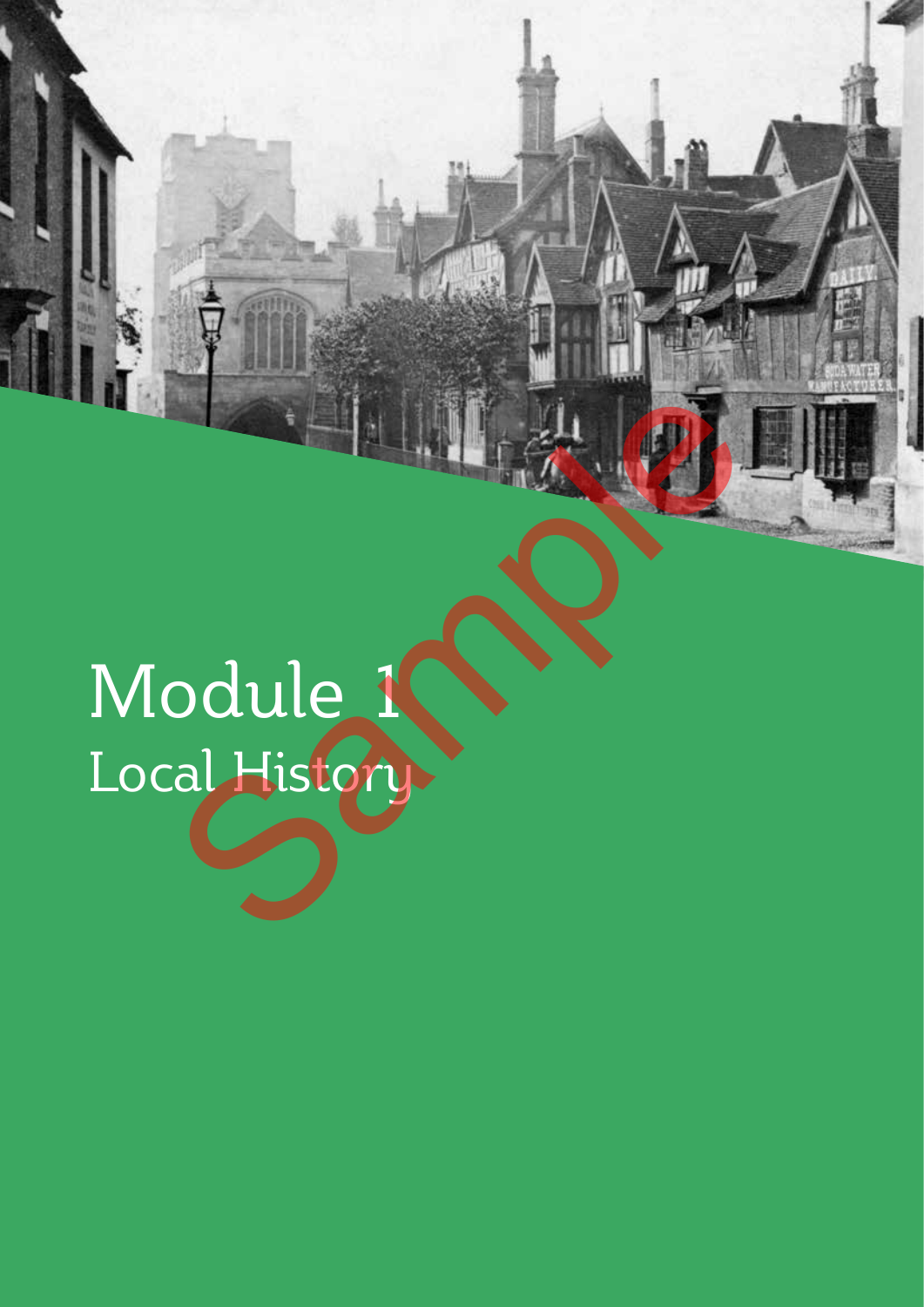

### Module 1 Local History

#### **Section A:** Complete at least FIVE challenges over 10 hours (1 credit)

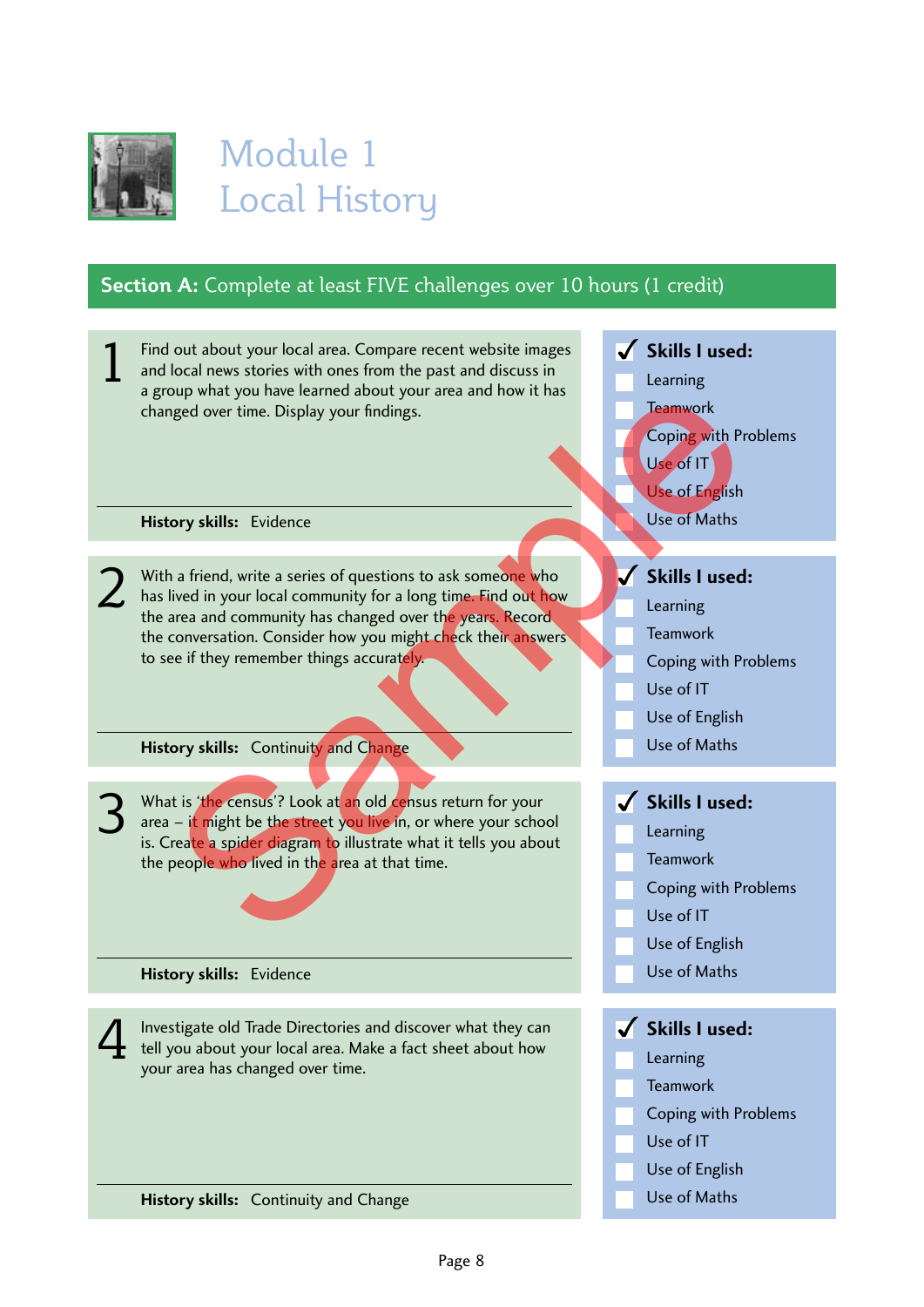Module 3 Britain, the Empire and the World Badule 3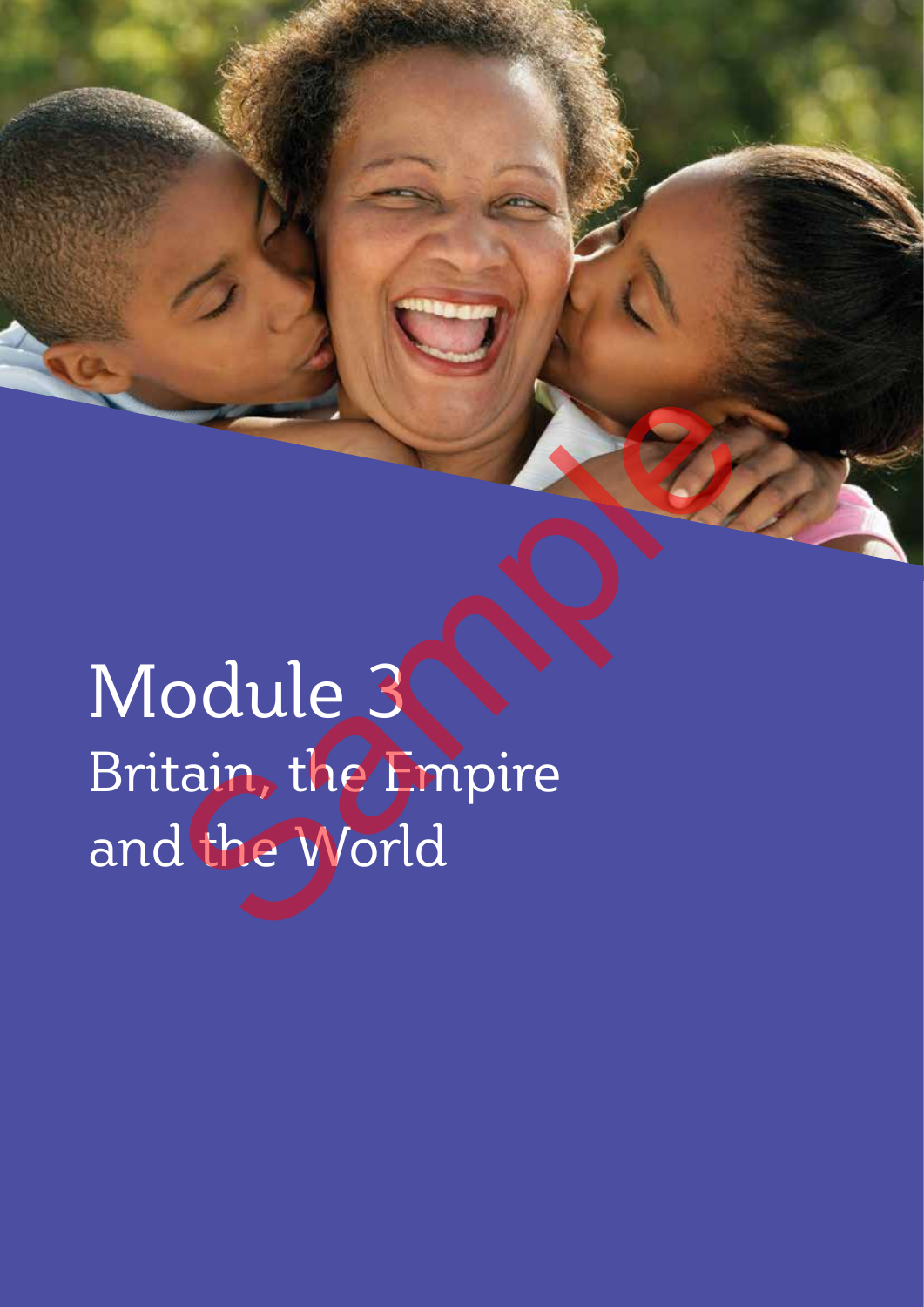## Module 3 Britain, the Empire and the World

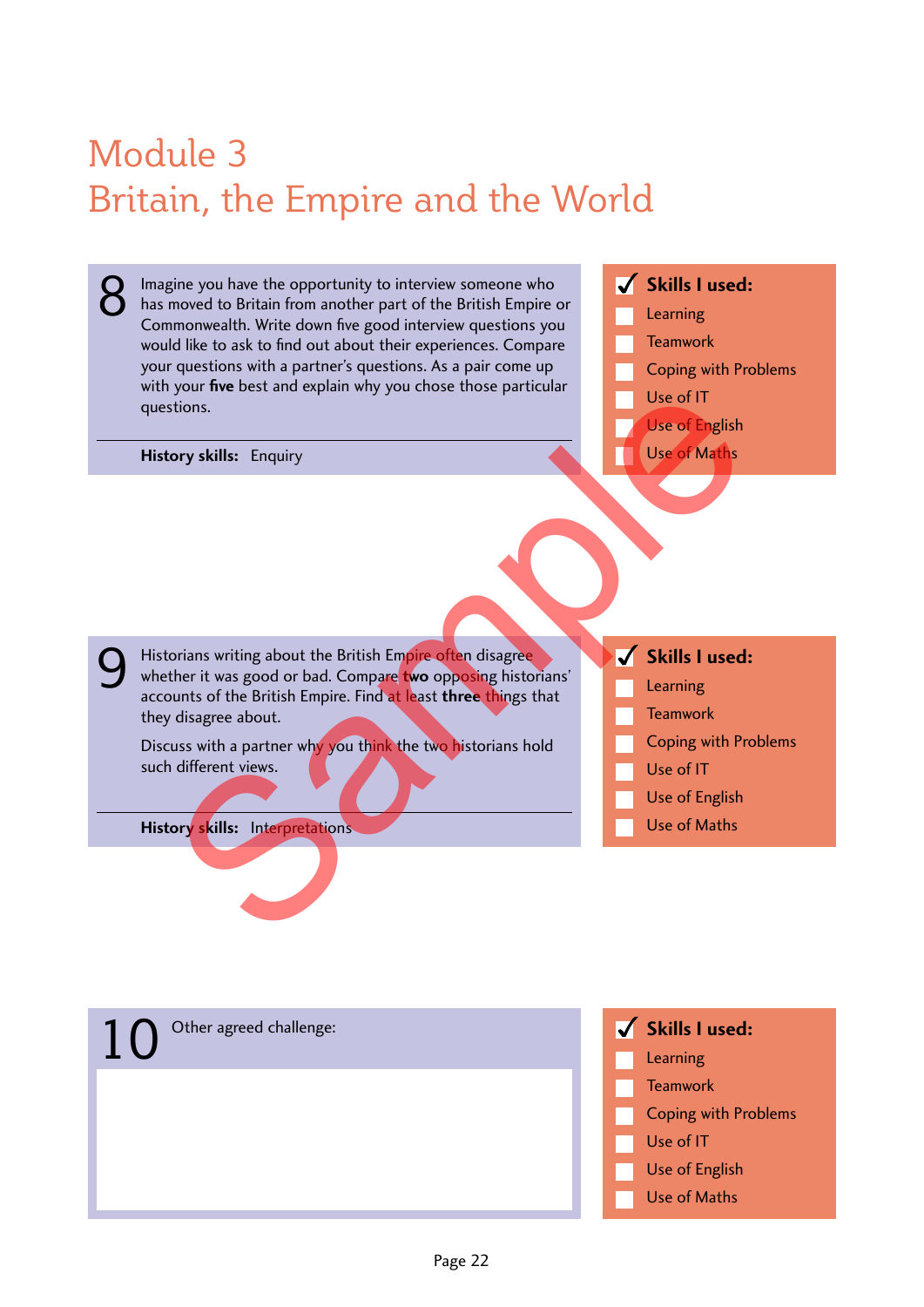# Module 6 History in the World Badule 6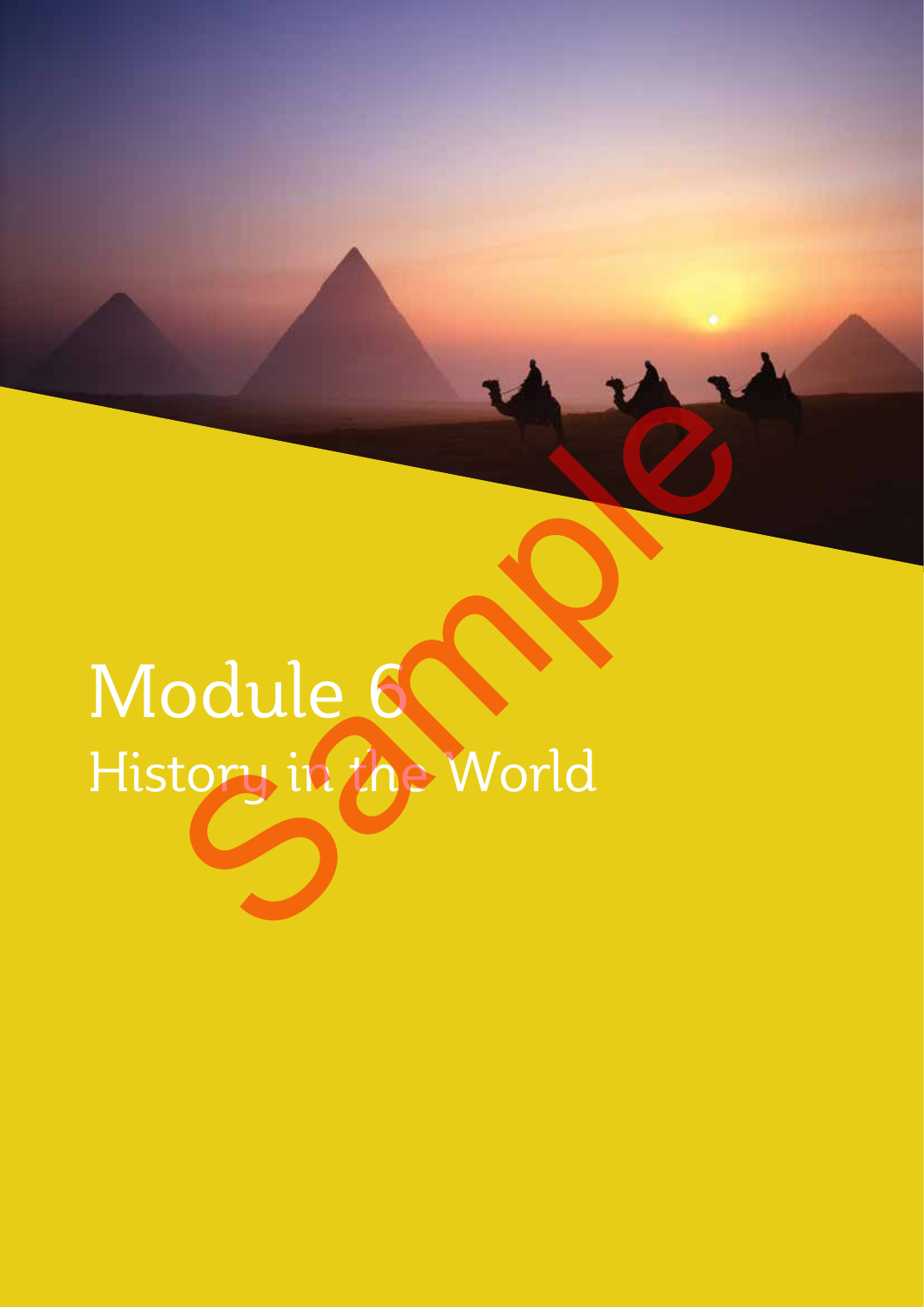

### Module 6 History in the World

#### **Section B:** Complete ONE or TWO challenges over 10 hours (1 credit)

- Visit a museum near you or browse an online collection to choose an object that could be used to tell part of the history of the world. Produce a 5-10 minute radio documentary or podcast explaining what the object is and what it tells us about life in the past. You could include interviews with historians or other experts explaining what they have learned from the object. 1
	- **History skills:** Significance
- Find out about **two** characters (either specific individuals or types of people) who once lived or worked at a particular historical site. Prepare a briefing pack for actors who could play these characters when guiding present-day visitors around the site. You should include information about the site and about what each person's life would have been like. 2 New York Court and Sample Harmon Content and Content and Court and Water the past. You could include interviews with historians there experies explaining what they have learned from the term expects explaining what they ha
	- **History skills:** Evidence

3

- Find an object or take pictures of a building that has played an important part in your life. Describe to a partner what the object/building demonstrates about your life as a young person in the 21st century. Repeat the task using a historical object or a picture of a heritage site, this time telling your partner about the life of someone in the past. Ask your partner to pick out the similarities and differences between the two lives.
- Write and read aloud a story for a younger person that contrasts the life of a teenager in the present day with the life of somebody in the past.

**Skills I used:**

**Skills I used:**

**Skills I used:**

Coping with Problems

Learning **Teamwork** 

Use of IT

Use of English Use of Maths

Coping with Problems

Learning Teamwork

Use of IT

Use of English Use of Maths

- Learning
- **Teamwork**
- Coping with Problems
- Use of IT
- Use of English
- Use of Maths

**History skills:** Change and Continuity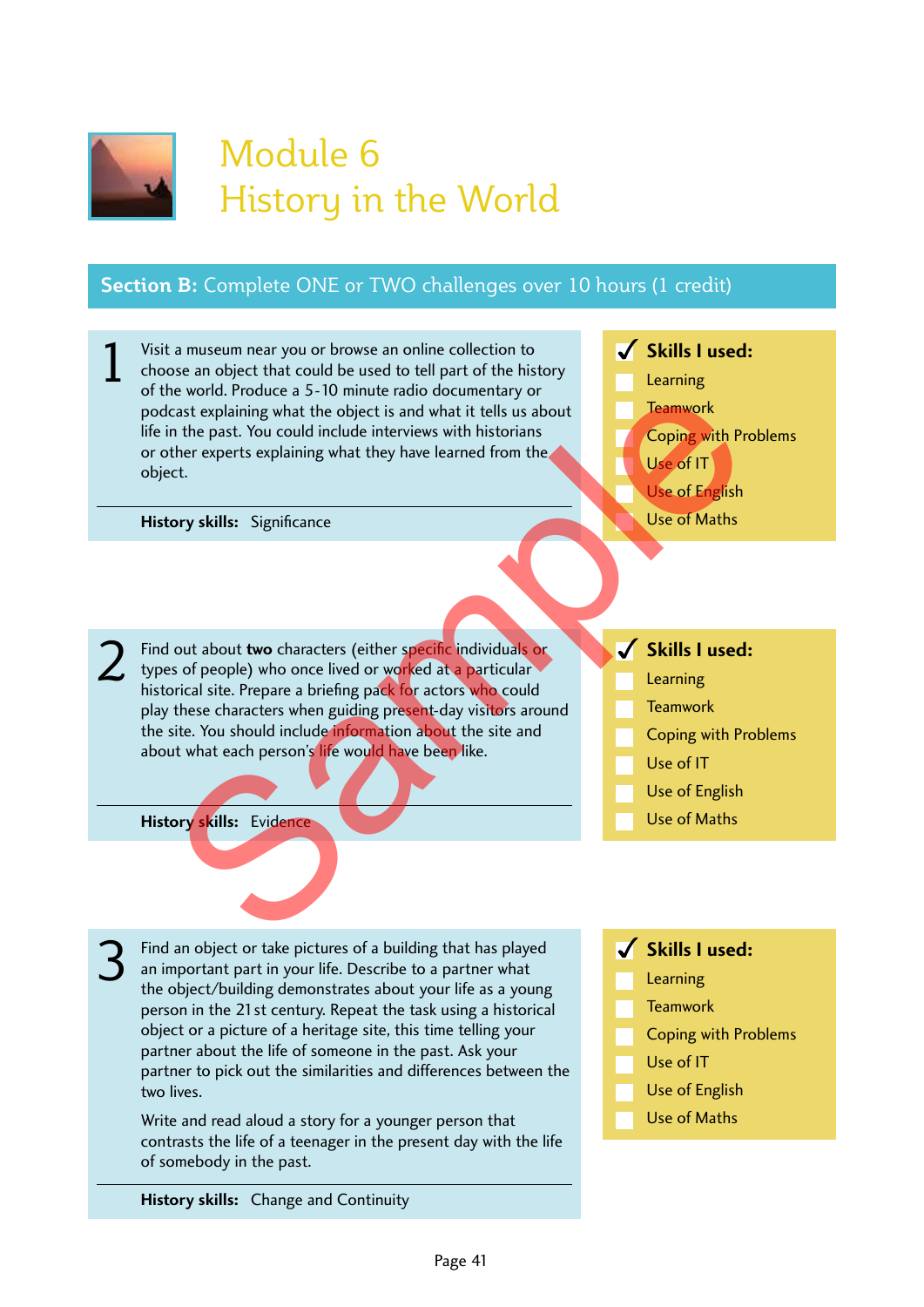

## Skills Sheets

On the following pages are three sets of Short Course Skills Sheets. They will help you to **Plan** your challenges and then **Review** your work when you've completed them.

**You do not have to complete a Skills Sheet for every challenge**. The number of Skills Sheets required depends on the length of the Short Course you are working towards.

| Length of<br><b>Short Course</b>                                                                                                                                                                                                                                                                                                                                                   | <b>Credits</b> | Nymoer of sets of<br>Skills Sheets required |  |  |  |
|------------------------------------------------------------------------------------------------------------------------------------------------------------------------------------------------------------------------------------------------------------------------------------------------------------------------------------------------------------------------------------|----------------|---------------------------------------------|--|--|--|
| 10 to 20 hours                                                                                                                                                                                                                                                                                                                                                                     | $1$ or $2$     | 1 (Skills Sheet 1)                          |  |  |  |
| 30 to 40 hours                                                                                                                                                                                                                                                                                                                                                                     | $3$ or $4$     | 2 (Skills Sheets 1 & 2)                     |  |  |  |
| 50 to 60 hours                                                                                                                                                                                                                                                                                                                                                                     | $5$ or $6$     | 3 (Skills Sheets 1, 2 & 3)                  |  |  |  |
| Your Short Course tutor will help you decide which challenges would be the most suitable to<br>attach your Skills Sheets to.<br>When completing Skills Sheets:<br>• Ask your tutor to check and sign your Plan sheet before starting the challenge.<br>• Carry out the challenge and collect evidence along the way.<br>• Complete the Review sheet and ask your tutor to sign it. |                |                                             |  |  |  |
|                                                                                                                                                                                                                                                                                                                                                                                    |                |                                             |  |  |  |

- Ask your tutor to check and sign your **Plan** sheet before starting the challenge.
- Carry out the challenge and collect evidence along the way.
- Complete the **Review** sheet and ask your tutor to sign it.